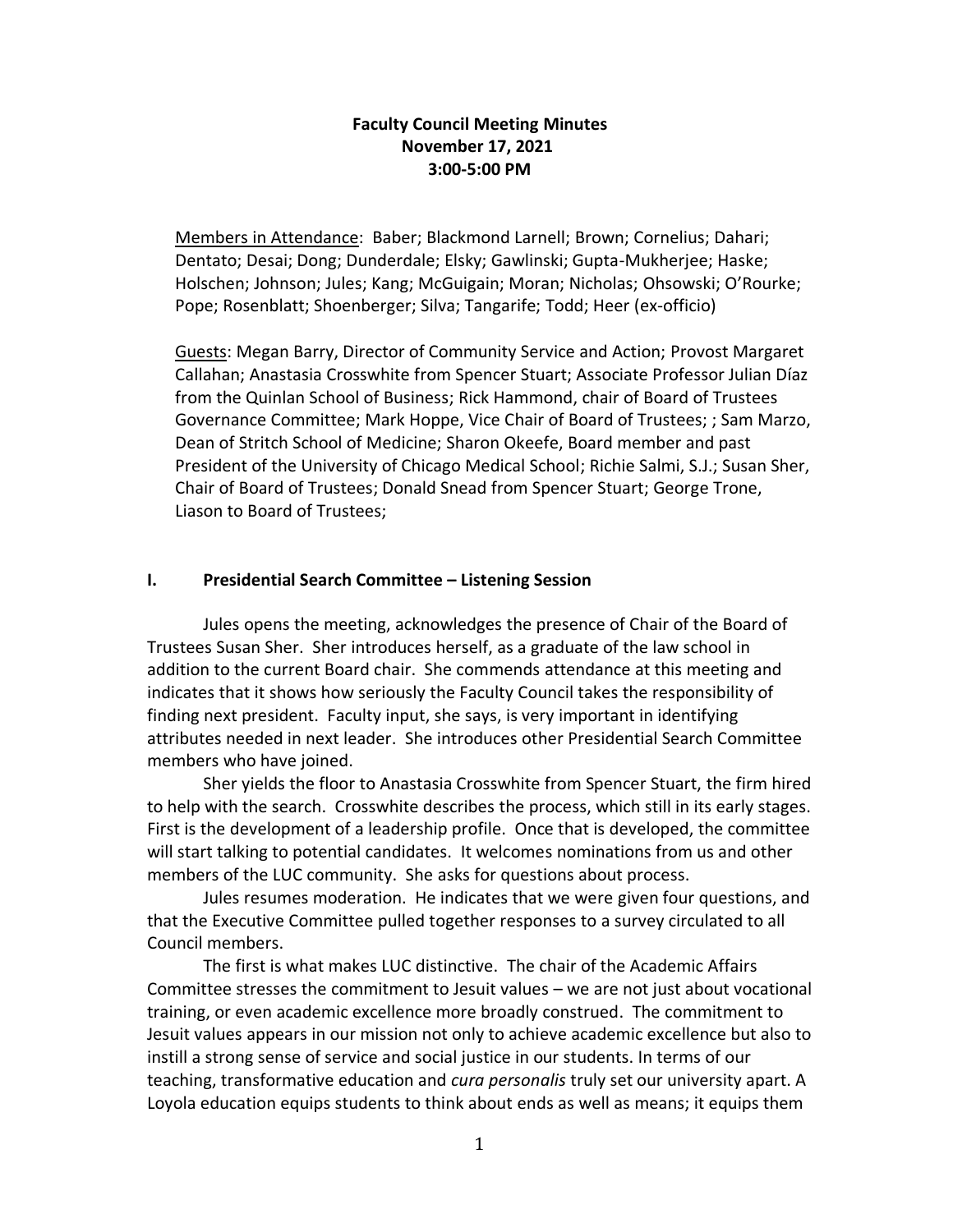to serve society and the vulnerable as well as their own careers. In the College of Arts and Sciences we have a rigorous Core (which includes required courses in philosophy and theology) and we offer an integrative and well-developed liberal arts education. This prepares undergraduates and graduate students for a mission-centric career. Our approach to education stands in strong contrast to a narrower vocational and applied nature that can be found at other institutions.

The Council, this member continues, would also like to address two other areas in which we see our mission at play. First, Loyola fosters social and economic diversity, not least in the foundation of Arrupe College. Second, our commitment to sustainability is a crucial element of our identity. In addition to our downtown campus and the Health Sciences campus, we have a gorgeous lakefront campus on the north side of Chicago that attracts students. But it is not merely beautiful. Our campus allows our students to understand the interface between the urban environment and nature and to address the intertwined social and environmental injustices present in Chicago and beyond.

Sher asks for copy of this statement, describing it as "powerful and helpful." Jules asks if there are other thoughts about distinctiveness. A member thanks the Academic Affairs Chair for that summary. This member wants to add thoughts about role of university in civic society. Loyola has a commitment to the public good through research and learning (the latter of which also includes research). This member wants the committee to keep in mind particular contributions to civic society as well as what distinguishes Loyola from other universities. Another member highlights the role of integration with Rogers Park community – something distinct and influential about LUC. An additional member refers to and pastes in a link to an editorial on Chicago perception of LUC. They argue that we straddle the roles of liberal arts undergraduate institution and a research university.

# [https://www.chicagotribune.com/opinion/editorials/ct-edit-loyola-university-chicago](https://www.chicagotribune.com/opinion/editorials/ct-edit-loyola-university-chicago-ramblers-20180328-story.html)[ramblers-20180328-story.html](https://www.chicagotribune.com/opinion/editorials/ct-edit-loyola-university-chicago-ramblers-20180328-story.html)

Jules poses a second question about the challenges that Loyola faces. A member summarizes the Council's stance on this question. The first key challenge centers on financial operations. Advancement and development initiatives at the university level and across academic units have been dismal at best and key opportunities have been missed for years now. Additionally, revamping our grants management office and ORS would also assist at the unit level with providing support for seeking and maintaining grants at the foundation, local, and federal levels. The second key challenge pertains to the university making an authentic long-term commitment to anti-racist practices as well as anti-oppressive practices from the administration down and across all academic units. This includes a commitment to hiring and retaining diverse FT faculty (Black, Hispanic/Latino, Transgender), and creating a campus climate that supports the retention of such diverse faculty which is no easy task for many universities. This also includes making LUC more affordable for first generation and minority students. We can create examens and hire more administrators that focus on diversity topics, but if we are not truly committed to making such changes, all these moves are frankly performative.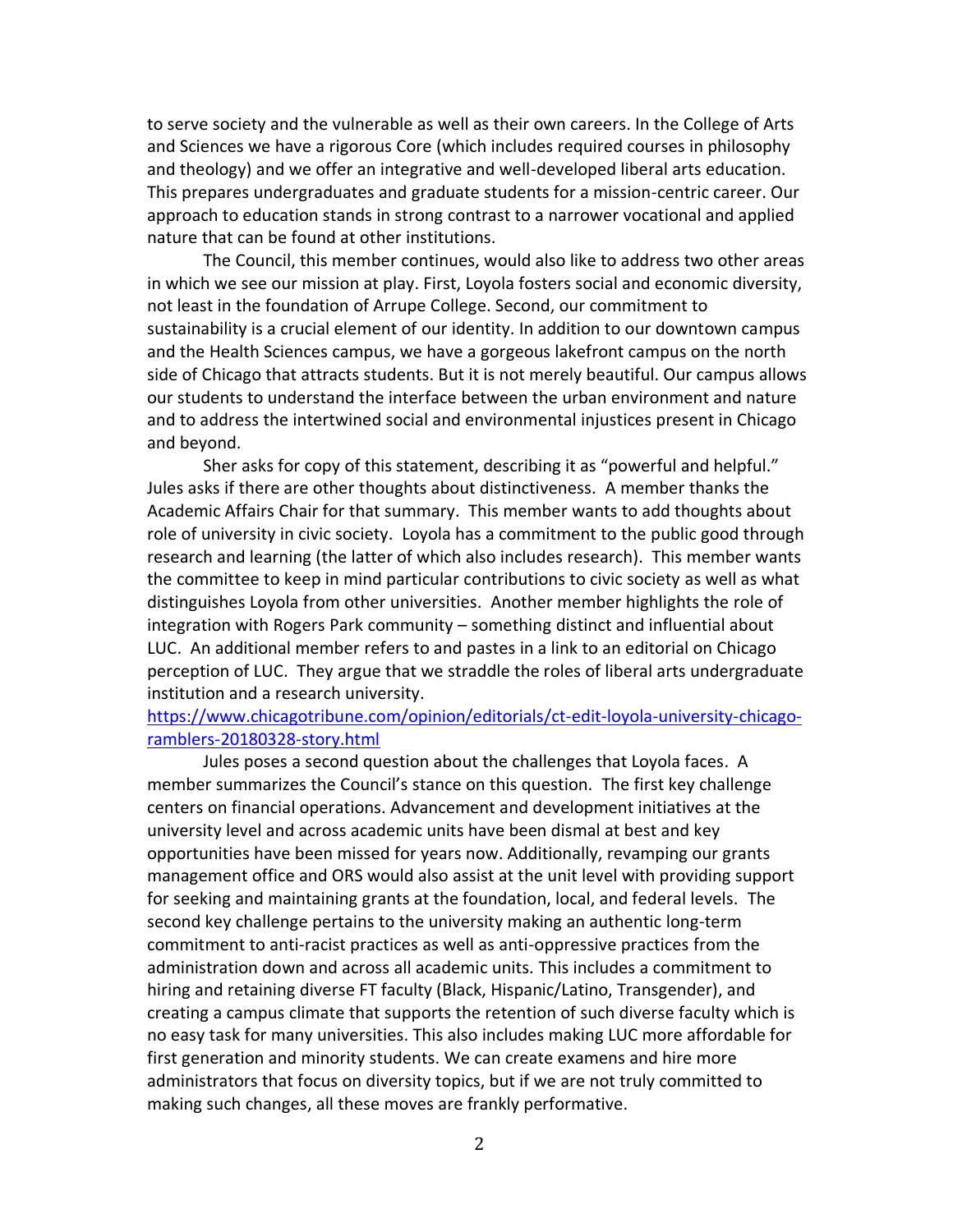The third key challenge that this member points to pertains to making a commitment to robust health and mental health care for all university students, staff, and faculty, and not focusing solely on university cost savings (e.g., health and mental health care insurance plans, as well as vision, dental, and prescription coverage). This would also include the critical expansion of student services overlooked for years now (e.g., writing center, counseling center, student accommodations, etc.). The fourth key challenge is to ensure we hire and retain a president who comes from the field of academia. LUC needs a president who authentically understands, promotes, and sustains a commitment to shared governance and social justice. LUC needs a president who is committed to ensuring we are truly One Loyola in practice, and no longer simply in name.

Jules opens the floor to discussion of this question. One member points to our growth over last few years. This is good, but comes with issues, like space shortage, staff shortage, and research capacity. Another member notes that the discussion so far is about specific challenges facing Loyola; but we also face challenges similar to those of other universities. We are not in a healthy political situation, or environmental situation. The next President should be prepared for those systemic challenges; we need somebody who can promote and defend the public good that universities provide. Other members point to what they understand as the very poor reputation of Loyola on questions of racial justice and an equitable climate on campus.

Jules then raises the third question circulated in advance, about priorities that the next President should have. The member summarizing Council views points to five factors. We need fund-raising to increase the endowment**.** This is important for many functions of the University, including creating greater infrastructure and support for research. A second priority is boosting moral and loyalty in faculty and staff, inspiring them to invest their energy and talents to enhance Loyola. This includes instituting shared governance, bettering faculty retention, respecting academic freedom, relying less on part-time labor and hiring more tenured and tenure-track faculty. Third, we would like to see improving the administration itself made a priority. This includes diversifying the administrators, creating a culture of respect to faculty by all levels of administrations, setting up transparent and vigorous evaluation systems of administrators, designing a clear and specific path for the future of Loyola, stabilizing upper administration, and integrating different campuses.

Strengthening student education is another priority. This includes promoting the liberal arts and the humanities, advocating for social and environmental justice through service learning, as well as diversifying faculty, staff, and student populations. Finally, the importance of engaging in open and honest communications with the University community is stressed. This includes acknowledging the challenges ahead, as well as frequent dialogue with students and faculty.

Jules opens the floor on this question. A number of Council members point to the university's reputation on matters of racial justice within our community. Several observe that this impacts faculty searches in which they are involved. Anastasia Crosswhite asks for details about our damaged reputation. One Council member points out reluctance to engage on specific circumstances in this very conversation may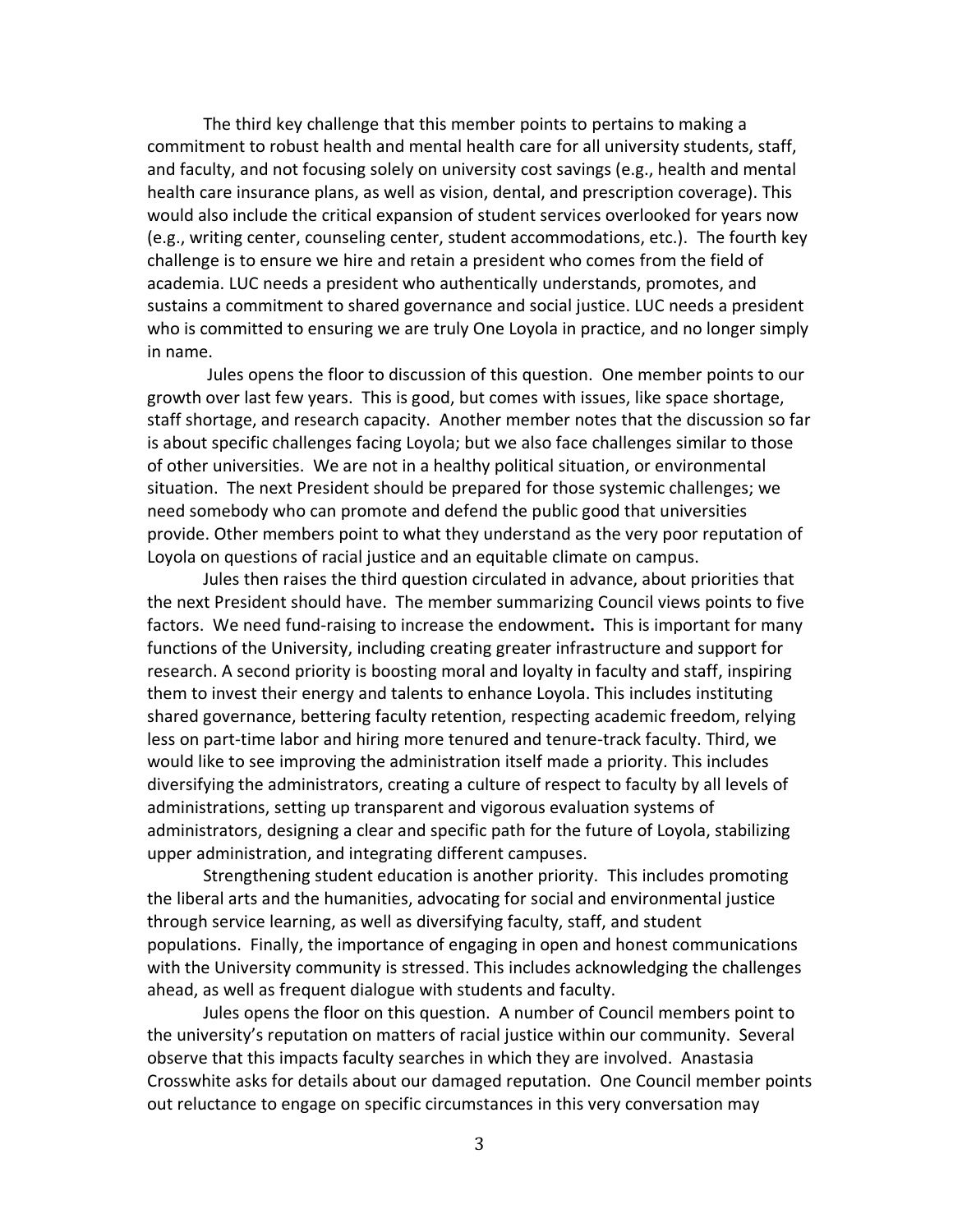reflect part of the problem. Another member points to challenges in retention and recruitment of diverse faculty. The importance of Marcus Mason's departure from the Office of Admission, and his allegations of sustained racial harassment, and their coverage in the press, is discussed. Another member argues that we need a president who takes this question on directly her- or himself, rather than delegating it. A vision for an anti-racist Loyola has to be supported by practice, but also by intellectual rigor.

Jules raises the fourth question, that of the desired skill sets, experiences, and attributes of the next President. The Chair of the Faculty Affairs Committee conveys the Council's views. We overwhelmingly feel that the next president should come from an academic background and specifically have had experience teaching in a university classroom. This person should understand and appreciate the value of a liberal arts education that values the humanities as well as a Jesuit education. This appreciation should be shown through a commitment to shared governance and an ability to listen and respond to concerns of faculty, students, and other groups on campus. As one member put it, "leadership is not just about making correct decisions at the top, but also about capitalizing on the talents and commitments of faculty, staff, and students." Faculty also strongly felt that the next president should have a record of dedication to diversity, equity, and inclusion.

In terms of skills and attributes, faculty expressed a desire for someone with strong communication skills, who is willing to convey the bases for decisions and has an ability to present a vision to the public for fundraising and advocacy for Loyola's mission. Council members expressed a desire for someone who could relate to issues faced by faculty and students, ideally demonstrated through prior administrative experience at an institution of higher learning.

Jules opens discussion of this point. He reemphasizes the question of the racial climate on campus. He has been here eleven years, only knows of four black full professors, two of whom have been hired as administrators. People have been retaliated against in numerous ways. He says that we work "in a low-trust environment" currently. Somebody coming in needs to recognize these crucial facts. We do not want to stay in past, but need to learn from it. Another member says that an incoming President should have questions about social justice and what it means.

Jules thanks the search committee members in attendance, who depart the meeting.

### **II. Debrief of Presidential Search Committee listening session**

Jules opens the floor to discussion. One member says that they think the conversation was well-done. Another member asks Jules for his sense of internal discussions. Jules says that the committee has done a good job reaching out to constituencies. Committee members are starting to hear same messages repeated. In general, trustees are unaware of challenges faced by students, staff, and faculty members. He hopes they will realize this says something about board as well.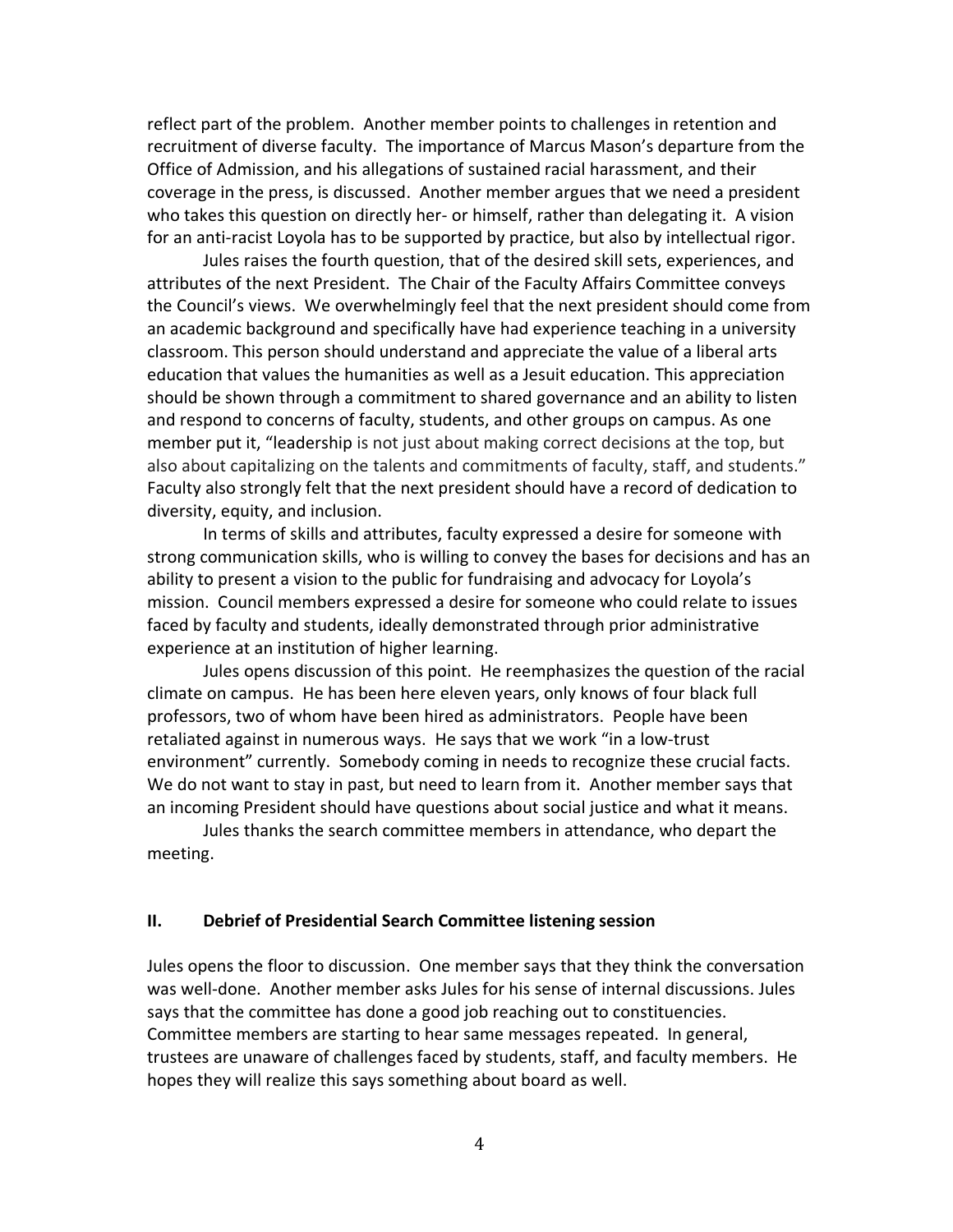#### **III. Chair's Report**

Jules summarizes the recent meeting with the President and Provost. They have been working well together. He trusts that from January on, the university will be operating under its normal governance structures, with the emergency structure activated during the pandemic no longer operating. The Faculty Council and University Senate have asked for seats on the committees of this management system.

Jules raises the prospect of mandatory mid-semester grade entry. He reminds the Council of student complaints about having little feedback by the withdrawal deadline. Students want to know where they stand. He asks the Provost if he described this issue correctly. Callahan says yes, that it is really an issue about undergraduates. But it is also prominent point being made by parents. She expresses uncertainty about frequency of this problem. Obviously a decision about mandating the entry of mid-term grades would not be rushed. One member expresses uncertainty if it is a grading issue or an issue of when work is assigned. Callahan responds that it is all of those – some that students have not had assessments due, others have not received grades or substantive feedback. One member asks if the problem is more frequent with adjuncts. Who exactly is doing this? Callahan acknowledges that she does not know, but keeps hearing this as a problem. Jules says that he will send to academic affairs. Another member expresses concern that across the board mandates like having all faculty submit midterm grades for all students end up imposing a burden on everybody when the problem may lie with just a few.

Jules mentions a Council holiday event, scheduled for December 15, and a retreat, scheduled for January 14.

Jules then changes discussion to the Shared Governance Task Force. It has finally submitted its final report. It recommends thorough-going changes, but raise question of role of the Faculty Council versus the University Senate. Since faculty members involved in every step of a new program's development, where do we want to be added to the rainbow chart? It could be that the question of closing programs would come to the Council, but not approval of new programs. The Chair of the Senate says that Jules explained the issue well. She wants to reiterate that she agrees with his point of view.

The floor is opened for discussion. One member says maybe the question should be re-framed, not about "wants" and "rubber stamps." Jules stresses the informational aspects. There is a prospect of smaller and more nimble Senate. Currently there are 18 faculty on Senate, which both Senate and Council chairs agree is too many. Maybe some Council members would sit on Senate. One member argues that the principles of shared governance, which provide for faculty oversight of educational issues, apply here. Another member agrees. Several members observe that there academic councils in various schools do engage in extensive faculty oversight and discussion. The Provost points out that the staff also want to vet various proposals and initiatives. She further emphasizes that slowing down approval of new programs is not in the university's best interest. So some kind of middle ground would be helpful.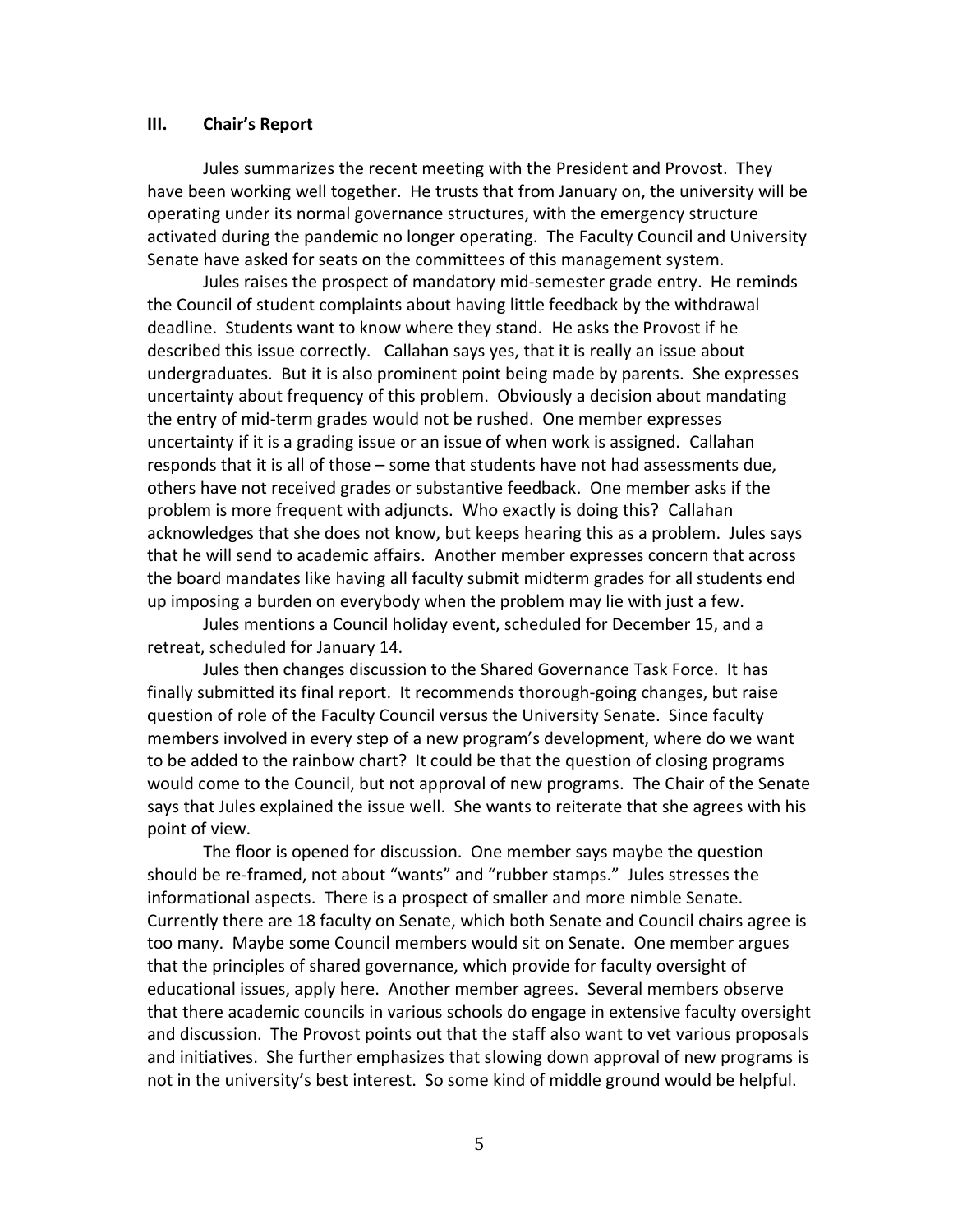Jules observes that securing a revised handbook cannot proceed until these issues are resolved. We have to move this forward so handbook can get moving.

Extensive discussion of how to proceed ensues. TJ asks for Council approval to keep the Council on the "Rainbow Chart" for the following items:

34 Elimination of existing department and faculty

35 Creation of new school, college, or institute

36 Elimination of existing school or college

38 Reorganization of academic units across schools

42 New University Curriculum (i.e., Core)

The Council agrees to support him in that endeavor.

Jules then turns to the matter of the composition of the Presidential Search Committee. There is no faculty member from the College of Arts and Sciences, which offers about half of credit hours at Loyola. Jules sympathizes with the concern; the Board chair will observe that the graduate student on the Committee is from CAS.

With respect to Dean evaluations, the picture is mixed. The results for the School of Environmental Sustainability have been released, but he is still in conversation about Quinlan. Jules is not sure if the matter can be resolved by end of semester, apologizes to business faculty. The Provost points to an agreement made between the past Provost and past Dean.

## **IV. Action Item: Aetna Resolution**

Jules begins discussion by noting that we have a vacancy on the Benefits Advisory Committee which we will be seeking to fill. The President has acknowledged that the Committee has not been very effective. Council members should be encouraging their colleagues to fill out the survey on health insurance and coverage. He introduces the resolution, explaining that it is also being considered by University Senate and Staff Council. Resolution is moved and seconded. The Provost raises a friendly amendment, suggesting that it may not be advisable to endorse Blue Cross Blue Shield explicitly, so as to avoid putting the university in a weak bargaining position. Her amendment is accepted, worded as inserting "or another premium provider" in the text.

The Council member on the benefits advisory committee indicates that they will remind others of original survey when the Committee meets to consider new examples. A work-life survey is being added to this, which they had hoped to wait for. There is urgency in getting info by January. Any changes made quickly in spring would be for following year. Another member indicates their belief that we should pass this now, because it highlights real problems. The question is called and seconded, and the resolution passes unanimously with one abstention, as follows: